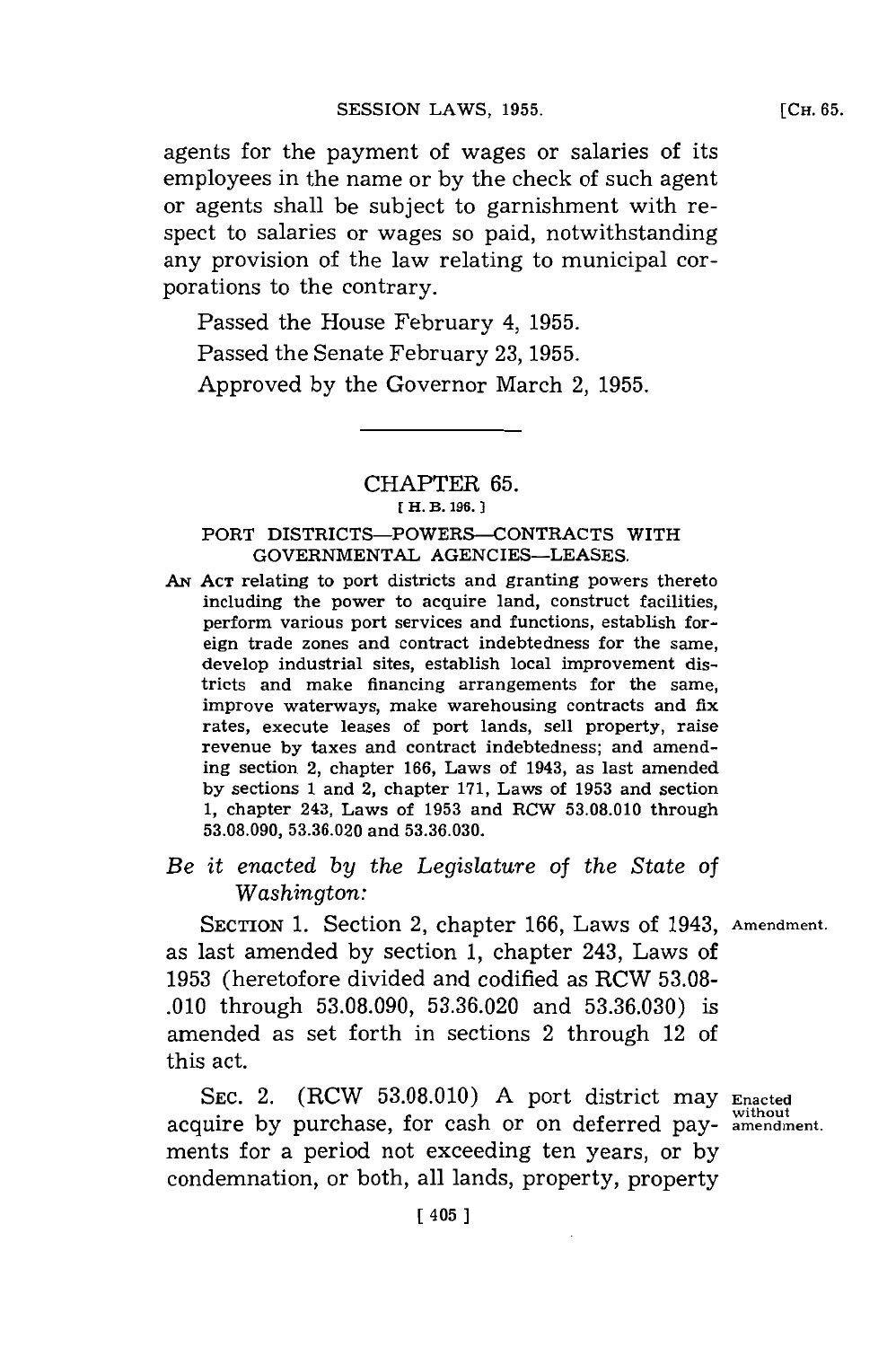rights, leases, or easements necessary for its purposes and may exercise the right of eminent domain in the acquirement or damaging of all such lands, property, and property rights, and may levy and collect assessments upon property for the payment of all damages and compensation in carrying out its purposes, and such right shall be exercised in the same manner and **by** the same procedure as provided for cities of the first class insofar as consistent with this title, and in connection therewith the county treasurer shall perform the duties of the treasurers of such cities.

**Enacted SEC. 3.** (RCW **53.08.020) A** district may con**amendment.** struct, condemn, purchase, acquire, add to, maintain, conduct, and operate systems of sea walls, jetties, piers, wharves, docks, boat landings, warehouses, storehouses, elevators, grain-bins, cold storage plants, terminal icing plants, bunkers, oil tanks, ferries, canals, locks, tidal basins, bridges, subways, tramways, cableways, conveyors, administration buildings, fishing terminals, together with modern appliances and buildings for the economical handling, storing, and transporting of freight and handling of passenger traffic, and other harbor improvements, rail and water transfer and terminal facilities within the district; and in connection with the operation of the improvements of the district, perform all customary services including the handling, weighing, measuring, and reconditioning all commodities received.

**Enacted SEC.** 4. (RCW **53.08.030) A** district may apply to **amendment,** the United States for permission to establish, operate, and maintain foreign trade zones within the district: *Provided,* That when the money so raised is to be used exclusively for the purpose of acquiring land for sites and constructing warehouses, storage plants, and other facilities to be constructed within the zone for use in the operation and maintenance of the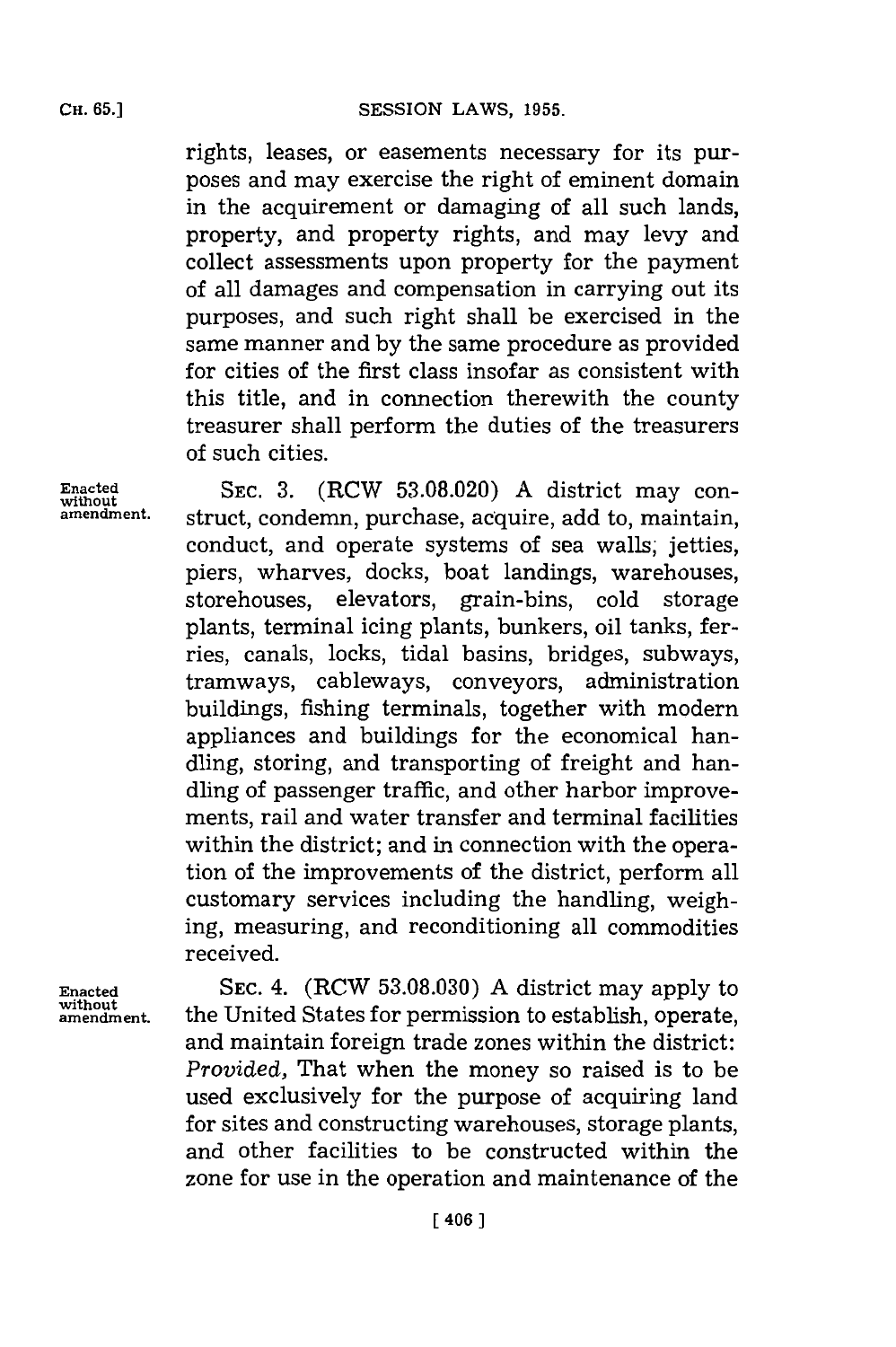zones, the district may contract indebtedness and issue general bonds therefor in an amount, in addition to the three percent hereinafter fixed, of two percent of the taxable property in the district to be ascertained **by** the last assessment for state and county purposes, such additional indebtedness only to be incurred with the assent of three-fifths of the voters of the district voting thereon.

**SEC. 5.** (RCW **53.08.040) A** district may improve **Enacted** its lands by dredging, filling, bulkheading, providing waterways or otherwise developing such lands for sale or lease for industrial and commercial purposes.

SEC. **6.** (RCW **53.08.050) A** district may establish **Enacted without** local improvement districts within the district, and **amendment.** levy special assessments, in annual installments extending over a period not exceeding ten years on all property specially benefited **by** the local improvement, on the basis of special benefits, to pay in whole or in part the damages or costs of the local improvement, and issue local improvement bonds to be paid from local improvement assesments. The levy and collection of such assessments and issuance of such bonds shall be as provided for the levy and collection of local improvement assessments and the issuance of local improvement bonds **by** cities of the first class, insofar as consistent with this title: *Provided,* That the duties of the treasurers of such cities in connection therewith shall be performed **by** the county treasurer.

**SEC. 7.** (RCW **53.08.060) A** district may improve **Enacted without** navigable and nonnavigable waters of the United **amendment.** States and the state of Washington within the district; create and improve for harbor purposes new waterways within the district; and regulate and control all such waters and all natural or artificial waterways within the district (waterways of commercial waterway districts excepted), and remove obstruc-

**[CH. 65.**

**without**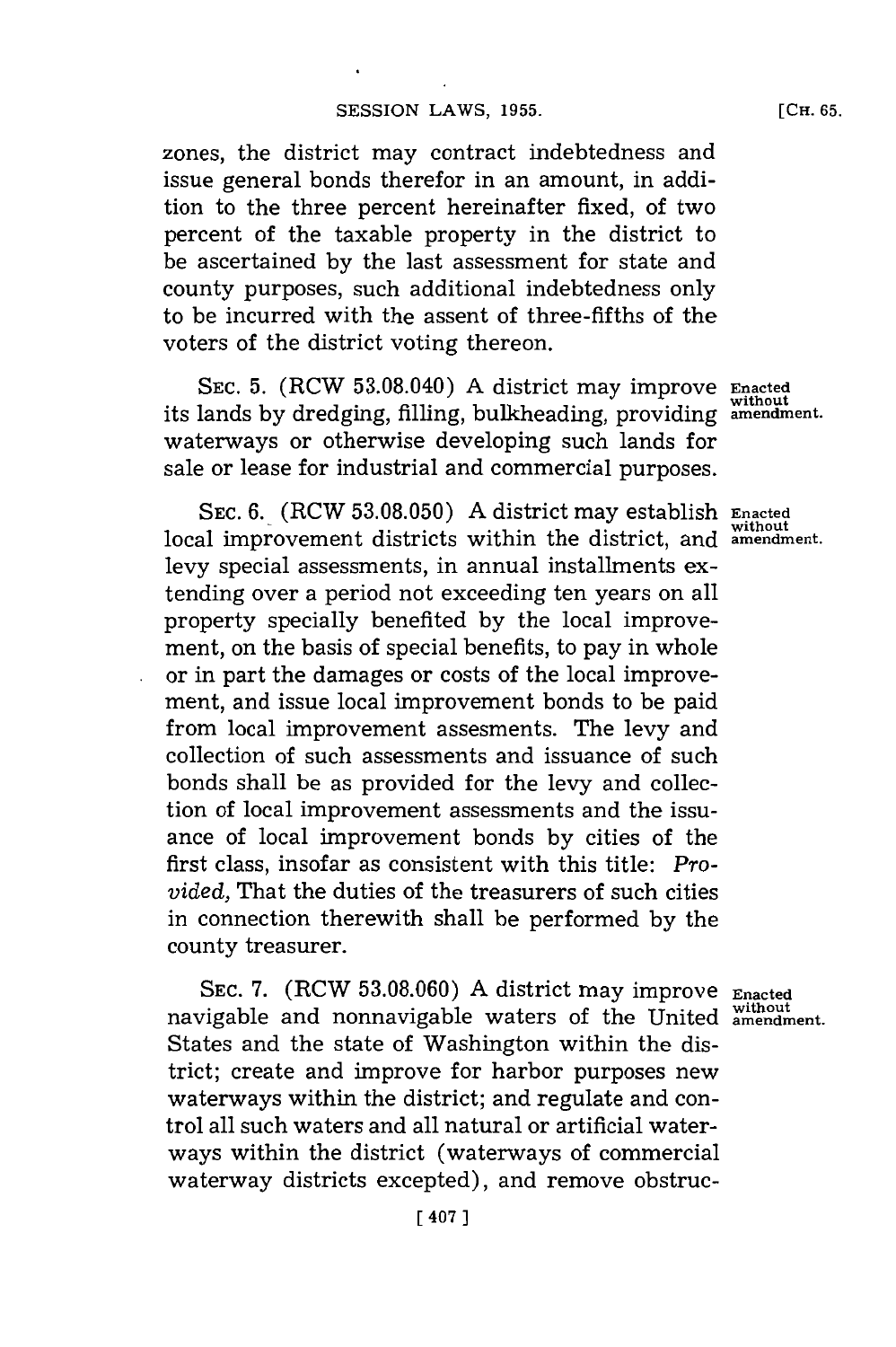#### **Cii.65.]SESSION** LAWS, **1955.**

tions therefrom, and straighten, widen, deepen, and otherwise improve any water, watercourses, bays, lakes or streams, whether navigable or otherwise, flowing through or located within the district.

**Rates for dis-trict facilities.**

**SEC. 8.** (RCW **53.08.070) A** district may fix, without right of appeal therefrom, the rates of wharfage, dockage, warehousing, and port and terminal charges upon all improvements owned and operated **by** it, and the charges of ferries operated **by** it. The port commission shall file with the public service commission its schedule of rates and charges so fixed, as required of public service corporations. It may change any rate and charge so filed **by** filing with the commission a notice of the proposed change not less than thirty days before the change shall go into effect.

It may fix, subject to state regulation, rates of wharfage, dockage, warehousing, and all necessary port and terminal charges upon all docks, wharves, warehouses, quays, and piers owned **by** it and operated under lease from it.

Notwithstanding any provision of this section, a port district may enter into any contract for wharfage, dockage, warehousing, or port or terminal charges, with the United States or any governmental agency thereof or with the state of Washington or any political subdivision thereof under such terms as the commission may, in its discretion, negotiate.

**SEC. 9.** (RCW **53.08.080) A** district may lease all lands, wharves, docks, and property owned and controlled **by** it, upon such terms as the port commission deems proper: *Provided,* That no lease shall be for a period longer than fifty years, and each lease shall be secured **by** a bond, with surety satisfactory to the port commission, in a penalty not less than the rental for one-sixth of the term, but in no case less than the rental for one year where the term is one year or more, conditioned to perform the terms of

**Rates for leased facilities.**

**Contracts with other govern- ing bodies.**

**Lease of facilities.**

## **CH. 65.]**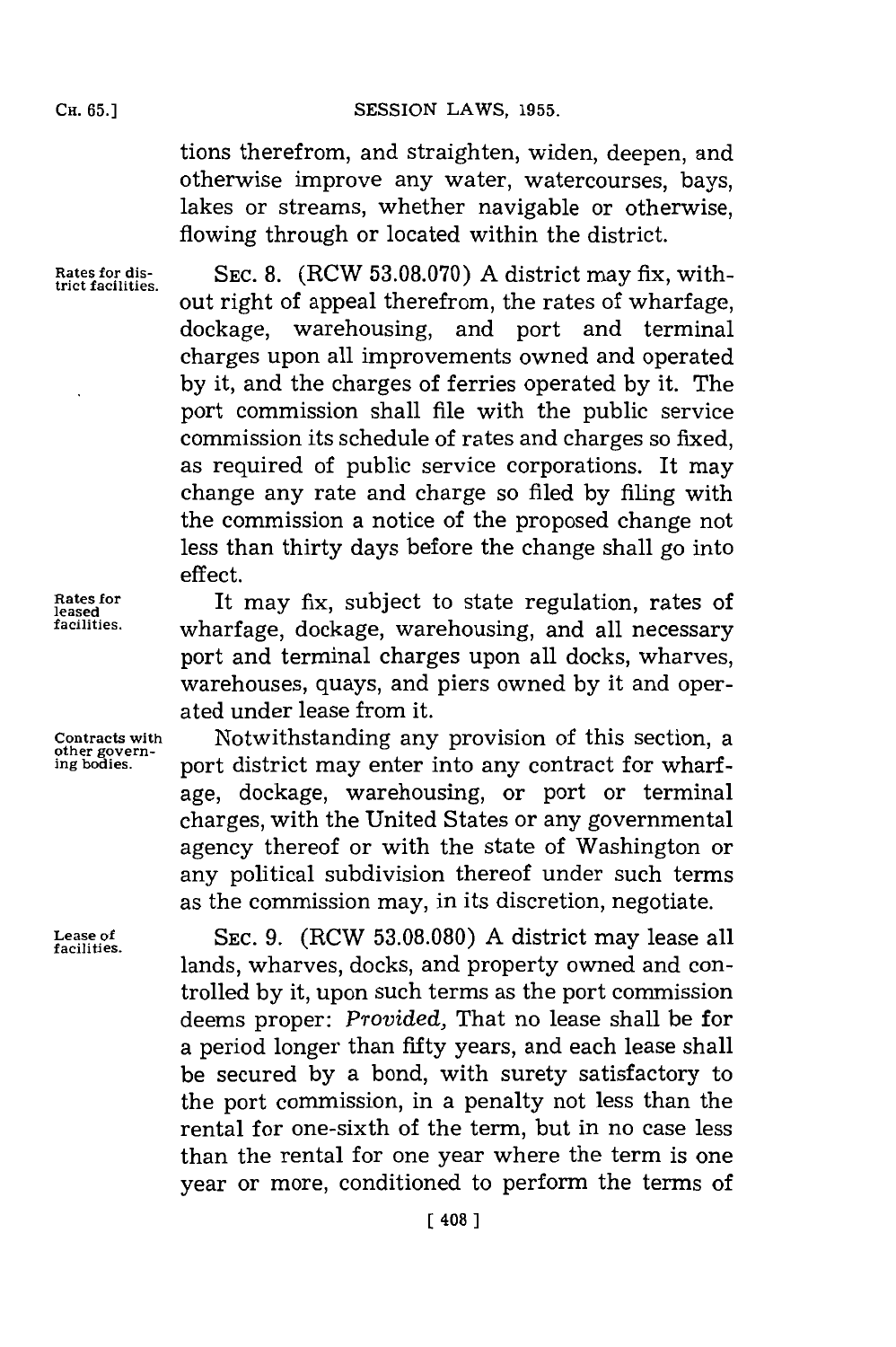such lease: *Provided further,* That where the property involved is or is to be devoted to airport purposes and construction work and/or to the construction or maintenance of facilities for the comfort and accommodation of air travelers (but which facilities shall also be open to the general public) or the installation of new facilities is contemplated, the port commission may lease said property for such period as may equal the estimated useful life of such work or facilities, but not to exceed seventy-five years: *Provided further,* That in a lease the term of which exceeds five years, and when at the option of the port commission it is so stipulated in the lease, the commission shall accept, with surety satisfactory to it, a bond conditioned to perform the terms of the lease for some part of the term, in no event less than five years (unless the remainder of the unexpired term is less than five years, in which case for the full remainder) and in every such case the commission shall require of the lessee, another or other like bond to be delivered within two years, and not less than one year prior to the expiration of the period covered **by** the existing bond, covering an additional part of the term in accordance with the foregoing provisions in respect to the original bond, and so on until the end of the term so that there will always be in force a bond securing the performance of the lease, and the penalty in each bond shall be not less than the rental for one-half the period covered thereby, but no bond shall be construed to secure the furnishing of any other bond.

**SEC. 10.** (RCW **53.08.090) A** district may sell and **Enacted** convey any of its property when the port commission without has, **by** resolution, declared the property to be no longer needed for district purposes, but no property which is a part of the comprehensive plan of improvement or modification thereof, adopted **by** vote of the people, shall be disposed of without the assent